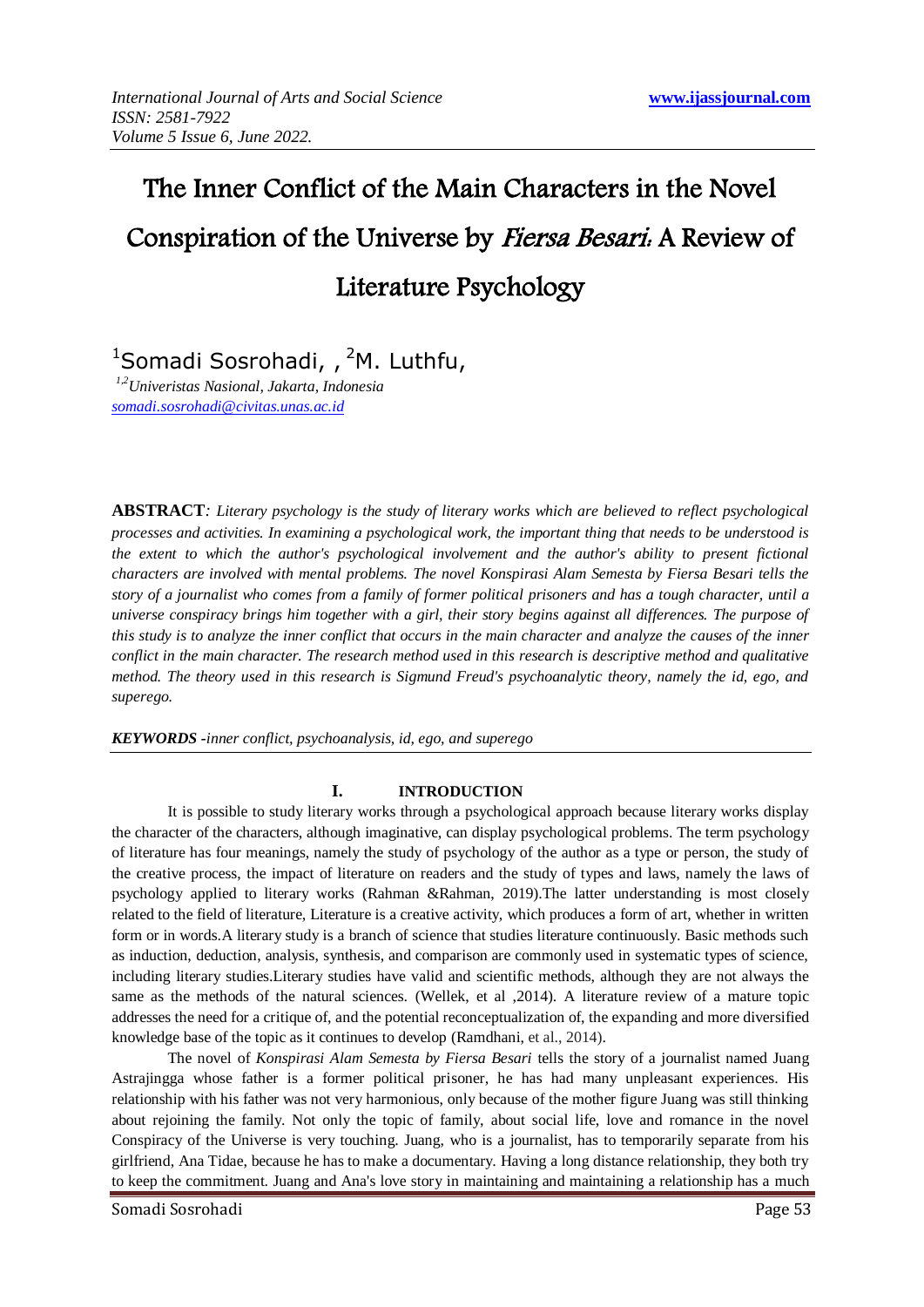unexpected story. In the novel Sampar, Albert Camus shows his thoughts about human existence more fully, in which he acknowledges the existence of solidarity, friendship, and togetherness. The good life he had was good for others. Human existence is no longer individual but also human solidarity(Camus2007; Sukmawaty, et al., 2022). As a result of this change in thinking, Camus formulated the collective Absurdity to complement the individual Absurdity as formulated in previous novels (Sumampouw, 2021).Thus, this thesis discusses the inner conflict that occurs in the main character and the causes of inner conflict in the main character in the novel *Konspirasi Alam Semesta by Fiersa Besari*.

In this research explains about the inner conflict in the main character and the causes of inner conflict in the main character with a review of literary psychology. Nugrahani, (2008) Appreciative literature learning at SMA Surakarta in the perspective of a competency-based curriculum: Evaluation study. Nahdhiyah,et al., (2022)the term literature is most appropriate when applied to the art of literature, namely literature as an imaginative work that contains spontaneous expressions of human feelings. Furthermore, Teeuw (2003:151- 285) explains that literature can be seen from two aspects, namely in terms of language and in terms of art. As the art of language, literature can be approached through linguistic aspects and its opposition to the use of language in other forms, while as a work of art, literature can be approached through its artistic aspects. (Sukmawaty, et al., 2022)

#### **II. LITERATUREREVIEW**

Literature review aims to determine the authenticity of scientific works. The review in question is a review of the work or other research that is relevant to this research. Literature reviews can be sourced from papers, theses, journals, or others related to research.

As far as literature goes, the research entitled The Inner Conflict of the Main Character in the Novel Conspiracy of the Universe by Fiersa Besari. A Review of Literary Psychology has never been studied before. However, a lot of research on Sigmund Freud's psychoanalysis has been done. The aims of this study (1) are to describe what comparative language styles are used in the novel *Garis Waktu* by Fiersa Besari, (2) to describe the function of comparative language styles used in the novels, *Garis Waktu* by Fiersa Besari. (3) Describe the implications of comparative language style and the function of comparative language style in Fiersa Besari's novel *Garis Waktu*for learning Indonesian in high school.

Nababan et al., (2021), *Gaya Bahasa Perbandingan dalam Novel Garis Waktu* by Fiersa Besari. This study used a qualitative descriptive approach. The data source used is the novel Line Time by Fiersa Besari. The form of the data is in the form of speech in the novel Line Time by Fiersa Besari which contains language style. Data collection techniques used in this study were reading and note-taking techniques.The results showed: 1) The type of comparative language style in the novel Line Time by Fiersa Besari found 85 data, namely: (a) parable 13 data, (b) metaphor 53 data, (c) personification 5 data, (d) depersonification 2 , (e) allegory 2 data, (f) pleonasm and tautalogy 1 data, (g) periphrasis 9 data. 2) the comparative language style function in Fiersa Besari's novel Line Time was found as many as 58 data, namely: a) information function 16 data, b) expressive function 10 data, c) directive function 8 data, (d) phatic function 5 data, ( e) aesthetic function 19 data. The total number of data found is as much as 143 data. 3) The implications of the comparative language style of Fiersa Besari's novel Line Time in learning Indonesian literature for class XII on the competency standards of reading and listening to various novels (Weda ., et al 2022). Basic competence to analyze the content and language contained in the novel. The objectives of the learning activities are to find the types of comparative language styles found in the novels, to find the functions of comparative language styles in the novels, and to present the findings contained in the novels (Rahman, 2017).

Purborini, (2013), *Konflik Batin Tokoh Dinidalam Novel sebuah Lorong di Kotaku Karya Nh. Dini sebuah Tinjauan Psikologi Sastra*. The existence of a character in a fictional story has an important role in conveying a message to the reader. A fictional story has characters with different characteristics and dispositions. The appearance of a character with a life story can indirectly affect the psychological condition of the characters or other story actors. The psychological conditions experienced by the characters can change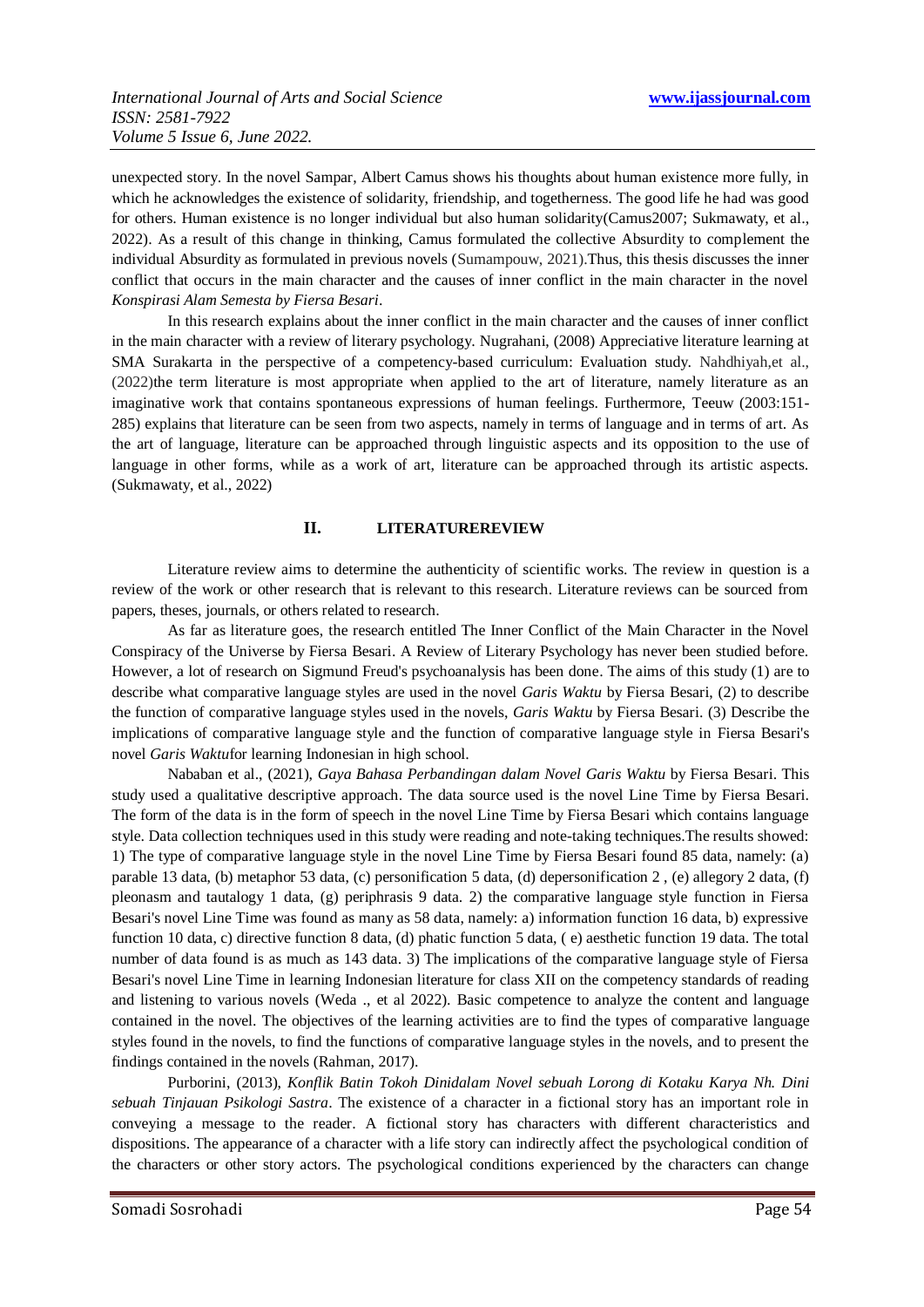depending on the situation at hand. This thesis discusses the novel *SebuahLorong di Kotaku*, in which there is a problem of inner conflict, namely fighting oppression. The oppression experienced by Dini's character, which is always under pressure from older people and the conventions of society which contradicts Dini's feelings, is the background of this research. The writer's aim in this research is to reveal the structure of the novel, and to reveal the psychological problems experienced by the main character. The author uses the method/approach of literary psychology, to find out the psychological aspects in it, namely the problem of inner conflict. Therefore, structural theory and psychological theory are used. The research results of the novel *SebuahLorong di Kotaku by Nh*. Early on, it was found the ideology that the inner conflict experienced by the main character stems from conventions to customs which oblige him to follow the rules of society, prohibitions and the rules of parents of young children that according to parents and young children cannot do any work.

## **III. METHODOLOGY**

The method used in this study, as follows.

- 1. Descriptive method, research with this method is solely based on existing facts or phenomena that empirically live on in the speakers (Sudaryanto,2008).This type of research is descriptive research. Descriptive method can be interpretedas a problem solving procedure investigated by describing the situationsubject or object in research can be in the form of people, institutions, communities and others which are currently based on visible facts or what they are.
- 2. Qualitative methods, namely understanding the phenomenon of what is experienced by the research subject.

### **IV. RESULT**

A. Inner Conflict in Main Character

 Conflict is part of life, with conflict, humans can have experience in living life and the process of maturation. According to Meredith and Fitzgerald (in Nurgiyantoro, 2010: 122) conflict is a social process between two parties and is unpleasant that occurs or is experienced by the characters in the story.

 Inner conflict is a conflict that occurs within a character. This conflict is called a psychological conflict, because a character fights him to determine and resolve something he faces. According to Stanton (in Nurgiyantoro, 2010, 124) conflict as a form of incident can also be divided into two categories, namely: physical conflict and inner conflict, external conflict and internal conflict.

 The emergence of a conflict will create something interesting to enjoy and bring the reader to event after event. Events and conflicts have a very close relationship, causing one event to another. If there is an event it will cause a conflict, otherwise because of the conflict other events can arise. Conflict after conflict followed by event after event will cause conflict to increase.

The following are excerpts from the conversation of the inner conflict in the main character.

*"Dengan gelar sarjana Teknik Informatika yang Juang genggam, ayahnya berharap ia bisa mengikuti jejak sang adik: hidup normal dengan pendapatan tetap. Juang menolak. Baginya, "normal" versi sang ayah sangat membosankan. Ia lelah menunduk. Ia tidak mau lagi diatur." (KAS/2017/17)*

"With his Juang Informatics Engineering degree, his father hopes to follow in his younger brother's footsteps: live a normal life with a steady income. The fight is rejected. To him, his father's version of "normal" was very boring. He was tired of looking down. He doesn't want to be controlled anymore." (KAS/2017/17)

The conversation quote above describes the inner conflict of the main character, namely Juang Astrajingga with his father when he refuses his father's will to live a "normal" life like his younger brother.

*"Tatkala Juang pergi dari rumah, tiga tahun silam, sehabis bertengkar hebat dengan ayahnya*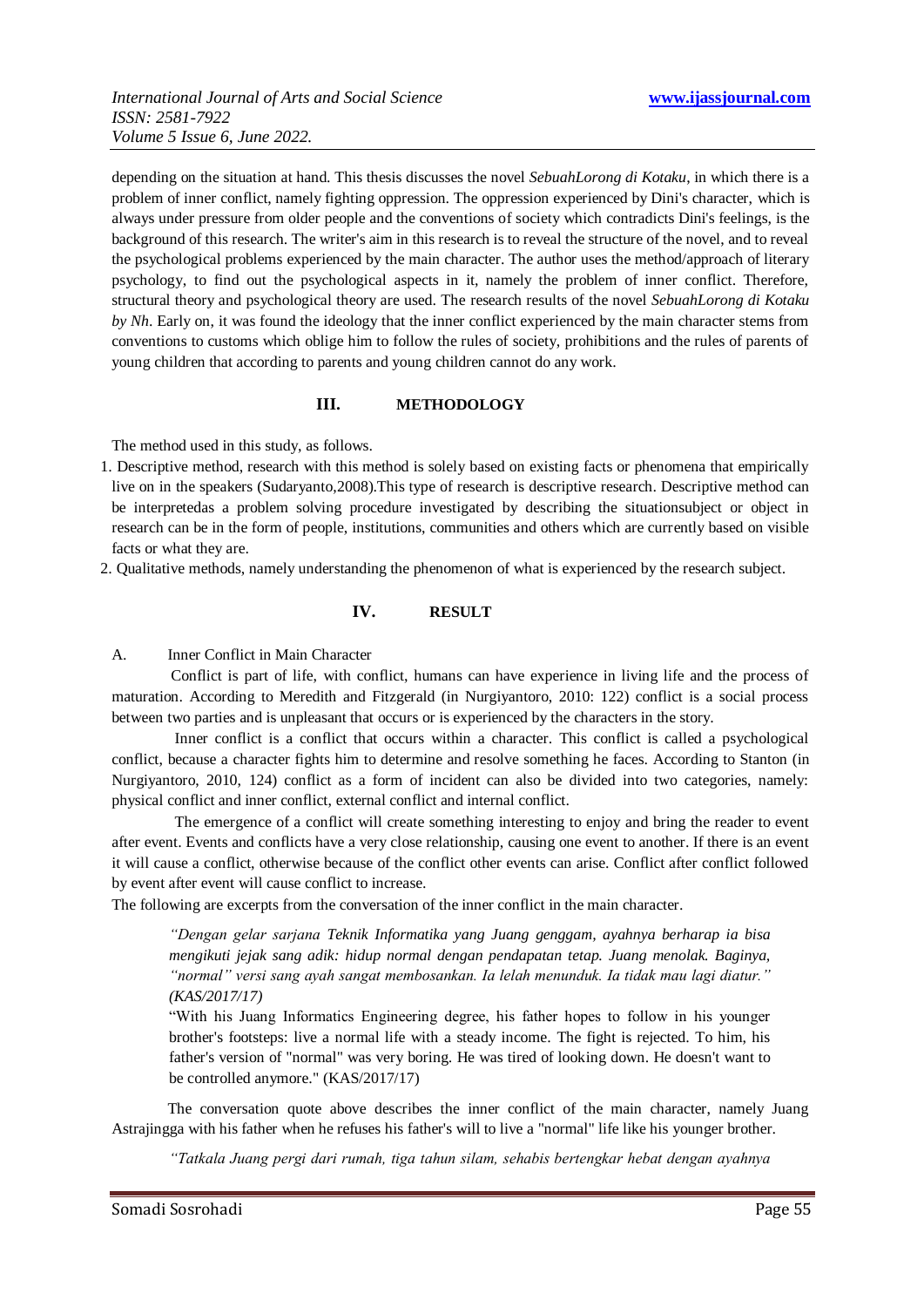*karena perbedaan pendapat, hanya mata Ibu yang berkaca-kaca yang memberatkan langkahnya melakukan petualangan gila dengan cara menggembel ke daratan Sulawesi. Pada akhirnya, ia tetap berangkat selepas mengecup kening sang bunda dan meyakinkan bahwa dirinya akan menjadi seseorang yang berguna." (KAS/2017/18)*

"When Juang left home, three years ago, after a big fight with his father because of a difference of opinion, only his mother's eyes filled with tears that weighed on his steps to go on a crazy adventure by stumbling to the mainland of Sulawesi. In the end, he still left after kissing his mother's forehead and making sure that he would become someone useful." (CASH/2017/18)

The conversation excerpt above describes the inner conflict of the main character, namely Juang Astrajingga with his father when they have different opinions, and the inner conflict with his heart when it is hard to leave his mother for adventure.

*"Saya lelah," tulisnya dalam sebuah pesan singkat pada suatu malam. "Lelah kenapa?" tanya Ana. "Saya menyayangimu, kamu tahu itu." "Jadi, lelah menyayangiku?" gadis itu menggodanya. "Saya cuma lelah menyayangimu sembunyi-sembunyi." (KAS/2017/35)* "I'm tired," he wrote in a text one evening. "Why are you tired?" asked Ana. "I love you, you know that." "So, I'm tired?" the girl teased him. "I was only protecting you secretly." (CASH/2017/35)

The conversation quote above describes the inner conflict of the main character, namely Juang Astrajingga and Ana Tidae when asking for clarity on their love relationship.

*"Lama Ana tak menjawab". Ini serius, pikirnya. "Aku bukan orang yang bisa meninggalkan orang lain demi keegoisanku sendiri. Aku enggak sejahat itu." (KAS/2017/35)*

"A long time no answer". This is serious, he thought. "I am not a person who can abandon other people for my own selfishness. I'm not that bad." (CASH/2017/35)

The conversation quote above describes the inner conflict of the main character, namely Ana Tidae with Juang Astrajingga when Juang Astrajingga asked for clarification on the love relationship.

*"Binar di mata sang kekasih membuat Ana kelu untuk berkata "jangan pergi". Lelaki itu adalah bentuk dari mesin pengejar mimpi, yang tidak akan pernah bisa dilarang, apalagi dikekang. Jika posisinya ditukar, ia yakin lelaki itu akan mengizinkannya pergi, demi cita-cita. Ia tak boleh egois." (KAS/2017/57)*

The twinkle in her lover's eyes made Ana speechless to say "don't go". The man was from the dream-chasing machine, one that could never be banned, let alone restrained. If the placement, he was sure the man would let him go, for the sake of ideals. It can't be selfish." (CASH/2017/57)

The conversation quote above describes the inner conflict of the main character, namely, Ana Tidae with her heart when she found out that Juang Astrajingga was going to serve as a journalist to Papua.

*"Ego Bapak dan Bang Juang sama-sama besar. Mereka sempat bertikai hebat di hari lebaran tahun lalu, di hari di mana sepantasnya ketupat dan gulai menghiasi ruangan bukan adu mulut." (KAS/2017/74)*

"Father and Bang Juang's egos are both big. They had a big fight on Eid last year, on a day when it is appropriate for ketupat and gulai to decorate the room instead of arguing." (CASH/2017/74)

The conversation quote above describes the inner conflict of the main character, namely, Juang Astrajingga and his father when they had a big fight during Eid.

*"Bulan depan rencananya pemutaran film dokumenter pertama saya, Pak. Tentang Papua.*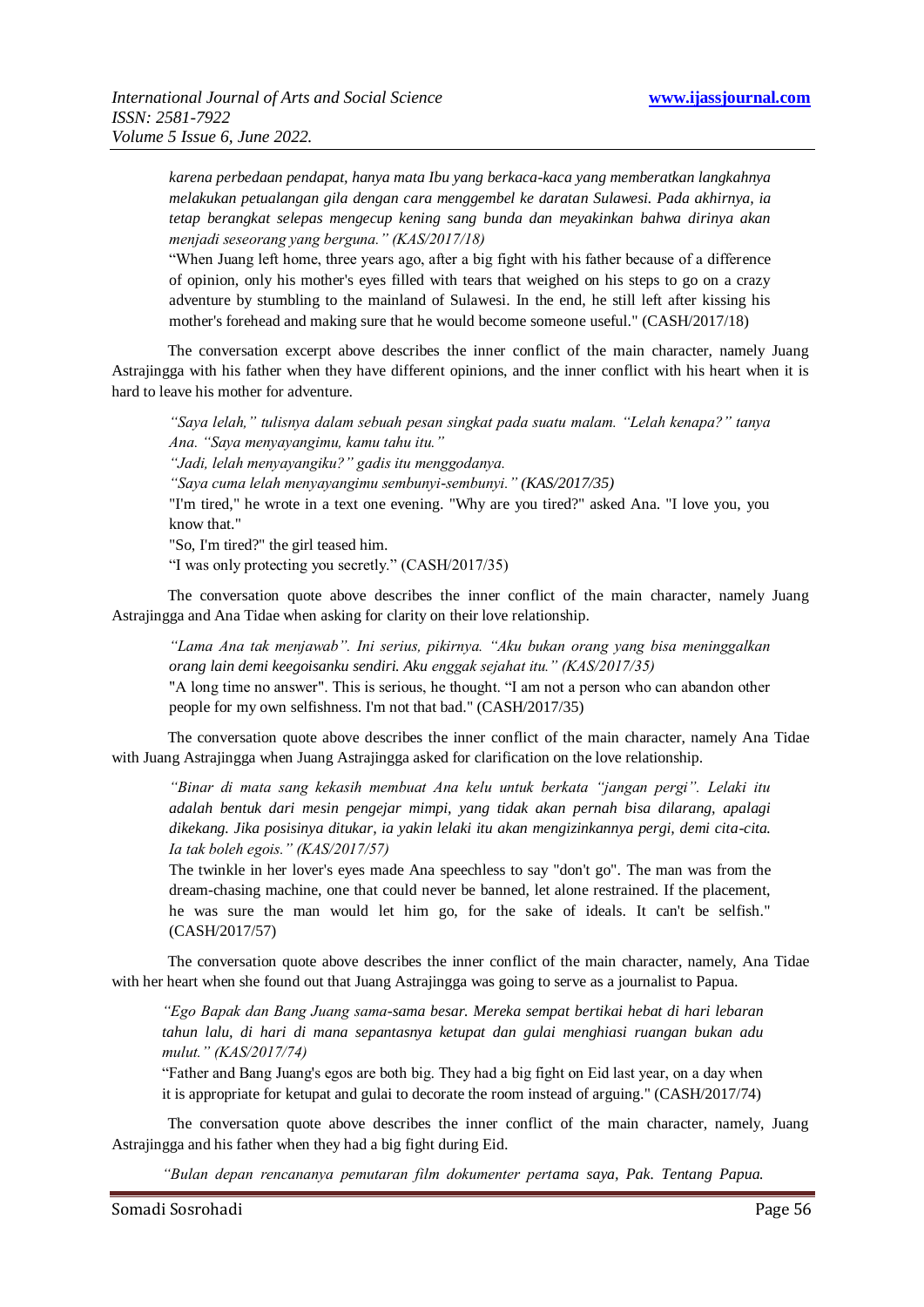*Pandangan Juang tetap pada gelas kopinya.*

*"Sudah mampu mapan dari kerjaanmu? Sudah mampu menabung demi masa depan?"*

*"Sabar Juang sabar, batinnya. Ia tak menjawab. Enggak perlu lah, kamu mengalami apa yang Bapak alami waktu muda. Luntang-lantung enggak jelas sampai akhirnya terlambat menyadari. Terlambat berumah tangga. Terlambat mapan."*

*"Saya enggak luntang-lantung, Pak, balas Juang."*

*"Lantas, menghilang ke Papua itu apa namanya? Cari-cari bahaya itu apa namanya? Hasilnya sepadan?" (KAS/2017/112)*

"Next month my first documentary screening, sir. About Papua. Juang's gaze remained on his coffee cup.

"Are you able to settle down from your job? Have you been able to save for the future?"

"Patience Fight patience, he thought. He didn't answer. You don't have to, you experience what you experienced when you were young. It wasn't clear until it was too late to realize. Late marriage. It's too late."

"I'm not hanging around, sir, replied Juang."

"Then what is the name of disappearing to Papua? What's the name of that danger? the results are worth it?" (CASH/2017/112)

The conversation excerpt above describes the inner conflict of the main character, namely, Juang Astrajingga with his father when his father thought that Juang Astrajingga's departure to Papua was just a fluke.

*"Bapak enggak ingin kamu menghadapi bahaya kayak Bapak dulu. Bapak ingin anak Bapak hidup tenteram dan bahagia."*

*"Bapak enggak lelah membicarakan ini terus? Saya bahagia, Pak. Saya bahagia mengambil keputusan saya sendiri. Hidup di jalan yang saya tentukan sendiri. Juang mulai defensif."*

*"Enggak perlu bangga kalau belum ada yang bisa dihasilkan, lanjut Bapak." (KAS/2017/112)*

"I don't want you to face danger like you used to. You want your son to live a peaceful and happy life."

"Aren't you tired of talking about this all the time? I'm happy, sir. I'm happy to make my own decisions. Living on a path that I set for myself. Fight getting defensive."

"There is no need to be proud if nothing has been produced, Mr. continued." (CASH/2017/112)

The conversation quote above describes the inner conflict of the main character, namely Juang Astrajingga with his father when his father disapproves of the life that Juang decides for himself.

*"Setidaknya saya enggak menunduk-nunduk, diam dihina, dan dicap pengkhianat, ujar Juang dengan nada datar."*

*"Bapak melakukan itu karena enggak ingin kalian terluka! Nadanya meninggi."*

*"Saya sudah dewasa, Pak. Sudah paham mana yang baik dan buruk untuk hidup saya. Juang masih terus bertahan. Bapak mengepalkan tangannya. Sudah cukup dewasa sampai bisa melawan orangtua? Ia berdiri dari duduknya."*

*"Juang ikut berdiri. Saya melawan yang menurut saya salah. Itu kan, yang Bapak ajarkan waktu saya kecil? Sesuatu yang bahkan Bapak sendiri enggak mampu lakukan. Bapak terlalu pengecut untuk melawan!" (KAS/2017/113)*

At least I'm not looking down, humiliated, and labeled a traitor," said Juang in a data tone. "You did that because you didn't want you to get hurt! His tone rose."

"I'm an adult, sir. Already understand what is good and bad for my life. Juan is still holding out. Father clenched his fists. Are you old enough to be able to fight your parents? He rose from his seat."

"Struggle to stand up. I fight what I think is wrong. That's what you remember when I was little, right? something that even you can't do yourself. You're too cowardly to fight!"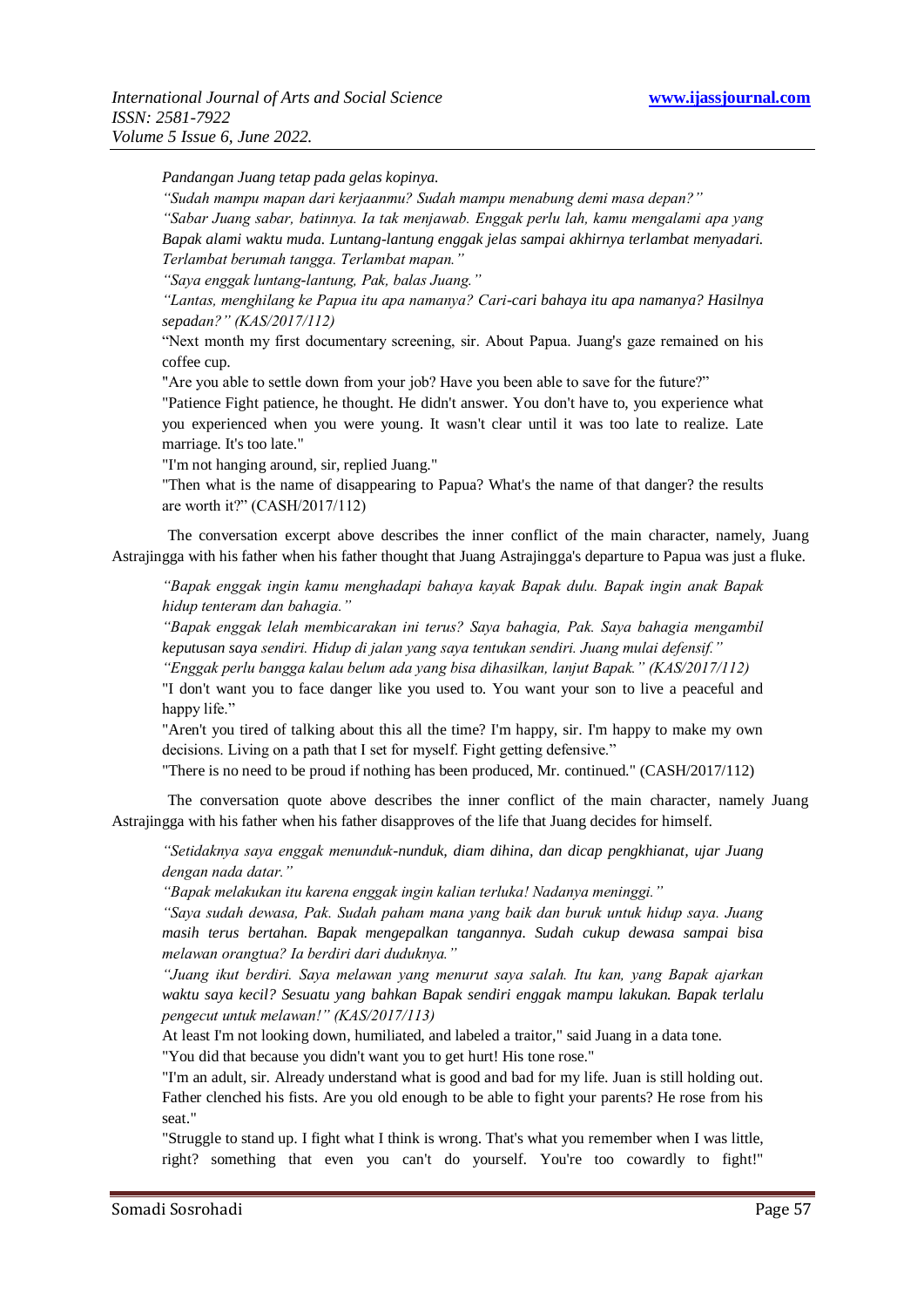#### (CASH/2017/113)

The quote from the conversation above describes the inner conflict of the main character, namely Juang Astrajingga when his father disapproves of the life that Juang has set himself with an element of ego psychology review.

*"Sebuah sepeda motor berhenti tepat di hadapan mereka. Suara bising mesin tuanya membuat Ana dan Deri menoleh. Sang pengendara menaikkan kaca helm untuk memastikan ia tak salah lihat. Deri secepat kilat melepaskan dekapannya."*

*"Aku bisa jelaskan. Ana berlari ke arah sepeda motor tua. Juang menggelengkan kepala lalu menarik gas sekuat ia sanggup." (KAS/2017/136)*

"A motorcycle stopped right in front of them. The noise of the old engine made Ana and Deri turn their heads. The rider raised his helmet to make sure he wasn't seeing the wrong thing. Deri quickly released his embrace."

"I can explain. Ana runs towards the old motorbike. Juang shook his head and pulled the gas as hard as he could." (CASH/2017/136)

The conversation quote above describes the inner conflict of the main character, namely Ana Tidae when Juang Astrajingga was jealous when he saw Ana Tidae being hugged by Deri, the former Ana Tidae with an element of ego psychology review.

*"Ana menoleh ke arah ayahnya. Aku enggak suka hidup dan matiku ada di tangan dokter, seolah-olah mereka adalah dewa. Lagi pula Papa dengar, kan? Kesempatan cuma tiga puluh persen. Bagaimana kalau gagal? Seenggaknya kita coba dulu." (KAS/2017/149)*

Ana turned to her father. I don't like that my life and death are in the hands of doctors, as if they were gods. After all, Papa heard, right? Only thirty percent chance. What if it fails? At least we'll give it a try." (CASH/2017/149)

The conversation quote above describes the inner conflict of the main character, namely Ana Tidae with her father, when Ana Tidae did not believe in the treatment given by the doctor to cure her illness.

*"Aku enggak tega lihat Papa mesti mengeluarkan uang begitu besar buat aku. Uang dari mana, coba? Ana akhirnya menyuarakan suara hatinya. Enggak ada artinya dibandingkan kesehatan kamu. Enggak perlu khawatir soal uang. Pasti ada jalannya, David terus bertahan." (KAS/2017/149)*

"I can't bear to see Papa have to spend so much money for me. Where does the money come from, please? Ana finally voiced her heart. Nothing compared to your health. No need to worry about money. There's got to be a way, David kept going." (CASH/2017/149)

The conversation quote above describes the inner conflict of the main character, namely Ana Tidae with his father, when Ana Tidae could not bear to see his father to spend so much money to cure his illness.

*"Di perjalanan, Juang memaki diri sendiri yang begitu mengikuti ego. Rasa cemburu pupus begitu saja ditelan rasa takut. Semestinya ia dapat lebih mengerti, semestinya ia lebih dapat mengetahui. Perasaan tak menentu berkecamuk dalam dirinya. Pesawat membawanya ke Bandung setelah beberapa kali transit, ke tempat di mana sesosok malaikat sedang terluka." (KAS/2017/152)*

"On the way, Juang cursed himself for following his ego. Jealousy disappeared just like that was swallowed up by fear. He should have understood better, he should have known better. A feeling of uncertainty welled up within him. The plane took him to Bandung after several transits, to a place where an angel was injured." (CASH/2017/152)

The conversation quote above describes the inner conflict of the main character, namely Juang Astrajingga with his heart, when he was annoyed with him for following his ego, even though at that time Ana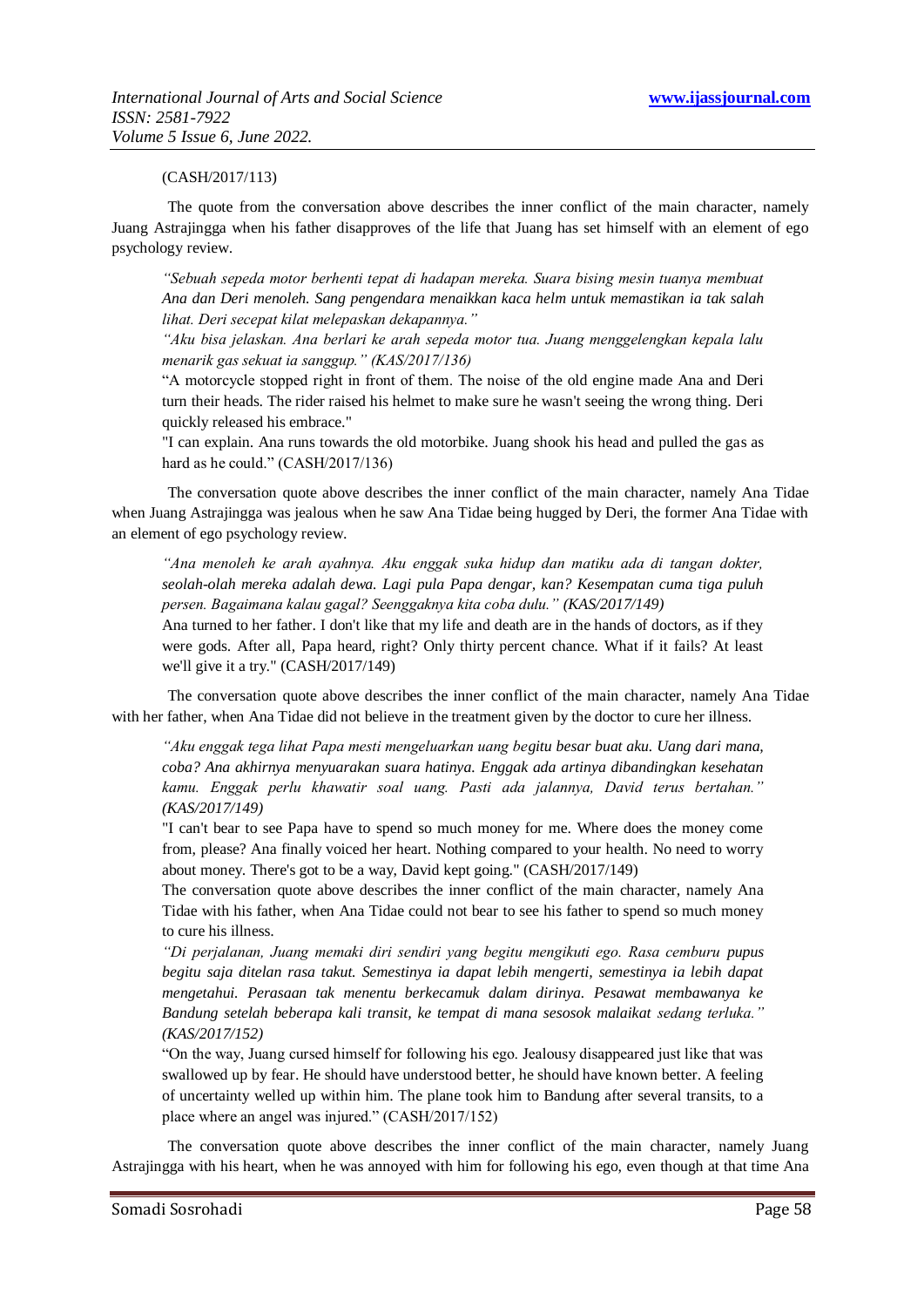Tidae was suffering from a malignant tumor in his brain.

*"Jangan pergi ...." berat buat Ana mengucapkan itu. Ia sadar suaminya adalah seorang petualang yang sukar dikekang."*

*"Aku harus. Bang Dude sedang membutuhkanku; negeri ini sedang membutuhkanku." Juang terus memasukkan baju tanpa menoleh." (KAS/2017/200)*

"Don't go...." it was hard for Ana to say that. She realized her husband was an adventurer who was hard to contain."

"I must. Bang Dude is in need of me; this country is in need of me." Juang kept putting clothes on without looking back." (CASH/2017/200)

The conversation quote above describes the inner conflict of the main character, namely Juang Astarjingga with Ana Tidae, when Ana Tidae did not allow Juang Astrajingga to volunteer at Sinabung.

*"Maafkan aku yang terlalu memerhatikan negeri ini untuk dapat lepas tangan, yang terlalu menyayangi sesama untuk menjadi enggak peduli. Rasa cintaku pada negeri ini begitu besar, sebesar rasa cintaku padamu." (KAS/2017/201)*

"Forgive me for caring too much about this country to get out of hand, for loving others too much to be indifferent. My love for this country is so great, as big as my love for you." (CASH/2017/201)

The conversation quote above describes the inner conflict of the main character, namely Juang Astrajingga and Ana Tidae when Juang Astrajingga prefers to volunteer at Sinabung.

B. Causes of Inner Conflict in the Main Character

As discussed in the previous discussion, conflict is a part of life, with conflict humans can have experience in living life and the process of maturation. conflict is a social process between two parties and is unpleasant that occurs or is experienced by the characters in the story.

Inner conflict is a conflict that occurs within a character. This conflict is called a psychological conflict, because a character fights himself to determine and resolve something he faces. The level of complexity of the conflict that is displayed in a literary work in many ways determines its quality, intensity, and appeal. In the previous discussion, the social background was also discussed. In Martazony, et al., (2021) states that the setting is the fulcrum, suggesting the notion of place, time relationship, and the social environment in which the events are told said in Armiati. (2018).

Nurgiyantoro (2002: 227) distinguishes the background into three main elements, namely:

1. Setting of place (suggesting the location of the events told in literary works, such as: villages, rivers, roads, forests, etc.).

2. Setting of time (suggesting "when" the events told in a literary work, for example, year, season, day, and hour).

3. Social setting (suggesting matters related to the behavior of the social life of the community in a place that is told in literary works, for example living habits, customs, traditions, beliefs, views of life, ways of thinking, and behaving).

The following is an excerpt from the conversation that causes inner conflict in the main character.

*"Ia tumbuh di rumah sederhana dalam keluarga pragmatis yang harus senantiasa menunduk semasa rezim Orde Baru dulu."*

*"Karena sang paman, kakak tertua ayahnya adalah anggota Lekra, dan sang ayah sering menjadi simpatisan Lekra, keluarganya pun harus terseret-seret dicap "kiri".Padahal Juang tahu: Ayah, apalagi Ibunya, tak pernah memilih hendak berada di kiri atau kanan; keluarganya*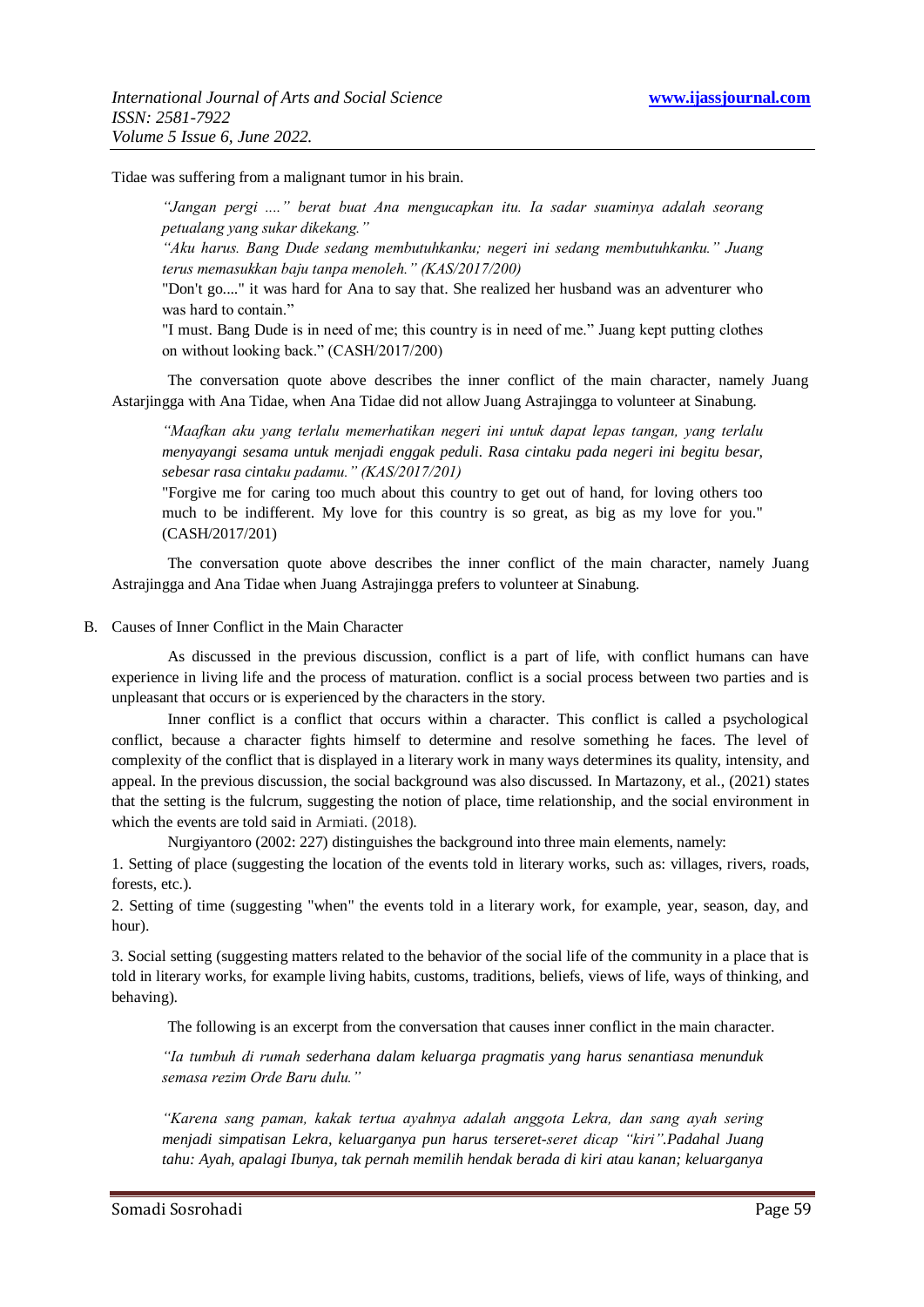*dianaktirikan negara karena alasan yang tidak jelas; ia dan adiknya dicibir oleh anak tetangga karena dosa yang tidak mereka mengerti."*

*"Anak eks tapol!" "Musuh negara!" "Pengkhianat!"*

*"Hinaan-hinaan itu biasanya berujung dengan perkelahian dan membawa Juang kecil pada hukuman dari sang ayah."(KAS/2017/16)*

*"Paman Juang sudah lama tidak kembali, mungkin meninggal karena tak kuat disiksa. Ayahnya cukup beruntung, diasingkan di pulau Buru dan dicambuk mentalnya hingga harus menunduk dan patuh." (KAS/2017/16)*

*"He grew up in a simple house in a pragmatic submissive family that had to always be during the New Order regime."*

*Because his uncle, father's eldest brother was a member of Lekra, and his father was often a Lekra sympathizer, his family was dragged into being labeled "left". Even though Juang knew: Father, especially his mother, never chose to be on the left or right; his family was abandoned by the state for reasons that are not clear; he and his sister were scorned by the neighboring children for a sin they did not understand."*

"The son of an ex-tapol!" "Enemy of the country!" "Traitor!"

"The insults are usually with fights and bring a little struggle to punishment from the father."(KAS/2017/16)

"Uncle Juang hasn't been back for a long time, maybe he died because he couldn't bear the torture. His father was lucky enough to be exiled on the island of Buru and mentally whipped to the point where he had to bow and obey." (CASH/2017/16)

The conversation quotes above describe Juang Astrajingga who grew up in a simple house in a pragmatic family with a New Order social background. His uncle is a member of Lekra and his father is a Lekra sympathizer who has to drag his family around being labeled "left."

As is well known, in the context of our point of view, there are at least two kinds of political regimes: political regimes that promote peace and justice and political regimes that hinder them. A priori a third regime can be added, namely all regimes which are placed in a series between the two poles and combine elements from the two poles in varying proportions.

After the bloody 1965 events, the New Order regime was indeed diligent in producing terms to the public to exploit the incident, such as "The Latent Danger of Communists", "Pancasila Sakti", "ABRI Saves Pancasila", and so on. The term "clean up" reveals that the former political prisoners of the G30S and those with indications of being involved in the PKI and or its mass organizations, are seen by the authorities of the New Order regime as people who are "environmentally dirty." Meanwhile, the target of the term "environmentally clean" is aimed at the relatives of the former political prisoners. The extent of the relationship spans as far as three generations, in horizontal and vertical kinship relationships. What is meant by horizontal relationships are: siblings, wife, in-laws, daughters-in-law, close friends, and vertical relationships are: father, mother, children, and grandchildren. Traces of the New Order policies that were implemented during his reign were applied systematically by developing anti-communism curricula for schools and colleges.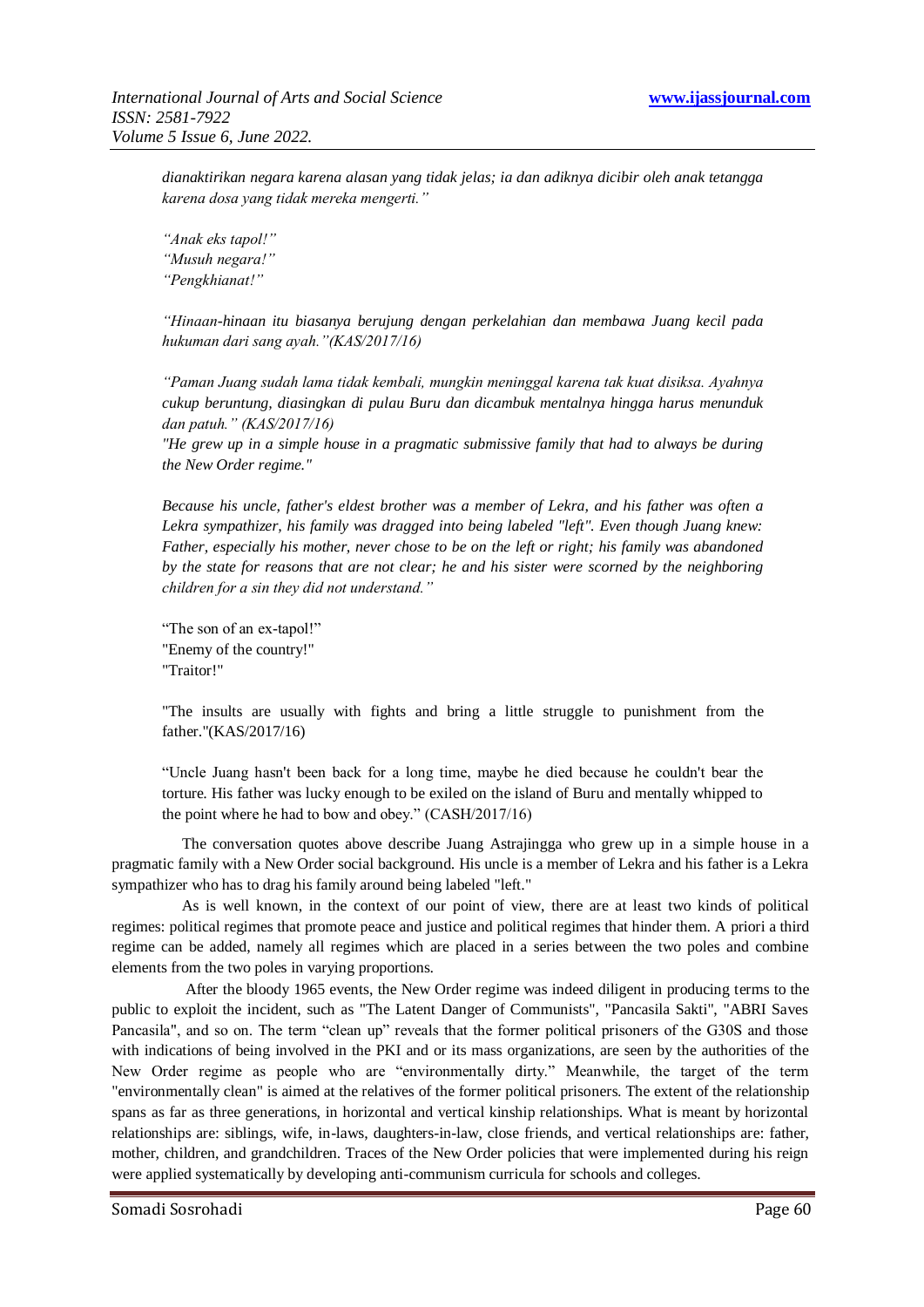Looking at the brief history of the PKI, the September 30 Thirty Movement was an event that took place from September 30 to October 1, 1965 when seven high-ranking Indonesian military officers and several others were killed in an attempted coup. This movement aims to overthrow Sukarno and turn Indonesia into a communist.

After the infiltration of PKI cadres into the state apparatus, including the Armed Forces, political organizations, and social organizations reached a level that the PKI considered strong enough, the PKI began to carry out activities which he called the improvement of the revolutionary offensive situation in the context of the struggle for power. These revolutionary offensive activities include; sabotage, unilateral action, acts of terror; agitation and propaganda; and acts of slander against the Indonesian Army.

After carrying out the rebellion, it was on October 4, 1965 that for the first time there was clarity about the September 30th Movement. The movement was apparently linked to the Indonesian Communist Party (PKI). The series of Extraordinary Military Court Sessions to try those involved in the coup have revealed even more the involvement of the PKI. This party has proven to be the mastermind and perpetrator of subversion actions since 1954, culminating in the bloody coup in early October 1965 or G30S/PKI for short.

The disclosure of the PKI's role in the court session had caused a great reaction in Indonesian society which culminated in the enactment of Provisional People's Consultative Assembly Decree No. TAP-XXV/MPRS/1966 dated July 5, 1966 concerning the Dissolution of the Indonesian Communist Party, Declaration as a Forbidden Organization throughout the Territory of the Republic of Indonesia for the Indonesian Communist Party, and the Prohibition of Any Activities to Spread or Develop the Understanding or Teachings of Communism/Marxism-Leninism.

#### **V. DISCUSSION**

Based on the discussion above, the main characters, namely Juang Astrajingga and Ana Tidae, experience many inner conflicts with their conscience and other characters. If referring to the structure and dynamics of Sigmund Freud's personality, the cause of inner conflict is the result of the conflict of personality elements, namely, Id, Ego, and Superego.

#### A. Overview of Id on the Main Character *(Juang Astrajingga)*

According to Freud, behavior is the result of the conflict and reconciliation of the three personality systems. Factors that influence personality are historical factors of the past and contemporary factors, the analogy of innate factors and environmental factors in the formation of individual personality. Freud likens the id as a king or queen, the id acts like an absolute ruler, must be respected, spoiled, arbitrary and selfish; what he wants must be done immediately.

*"Tatkala Juang pergi dari rumah, tiga tahun silam, sehabis bertengkar hebat dengan ayahnya karena perbedaan pendapat, hanya mata Ibu yang berkaca-kaca yang memberatkan langkahnya melakukan petualangan gila dengan cara menggembel ke daratan Sulawesi. Pada akhirnya, ia tetap berangkat selepas mengecup kening sang bunda dan meyakinkan bahwa dirinya akan menjadi seseorang yang berguna." (KAS/2017/18)*

"When Juang left home, three years ago, after a big fight with his father because of a difference of opinion, only his mother's eyes filled with tears that weighed on his steps to go on a crazy adventure by stumbling to the mainland of Sulawesi. In the end, he still left after kissing his mother's forehead and making sure that he would become someone useful." (CASH/2017/18)

The conversation quote above describes the inner conflict of the main character, namely Juang Astrajingga with an element of psychological review of id.

B. Overview of the Ego on the Main Characters (Juang Astrajingga and Ana Tidae)

The ego is caught between two opposing forces and is guarded and obeys the principle of reality by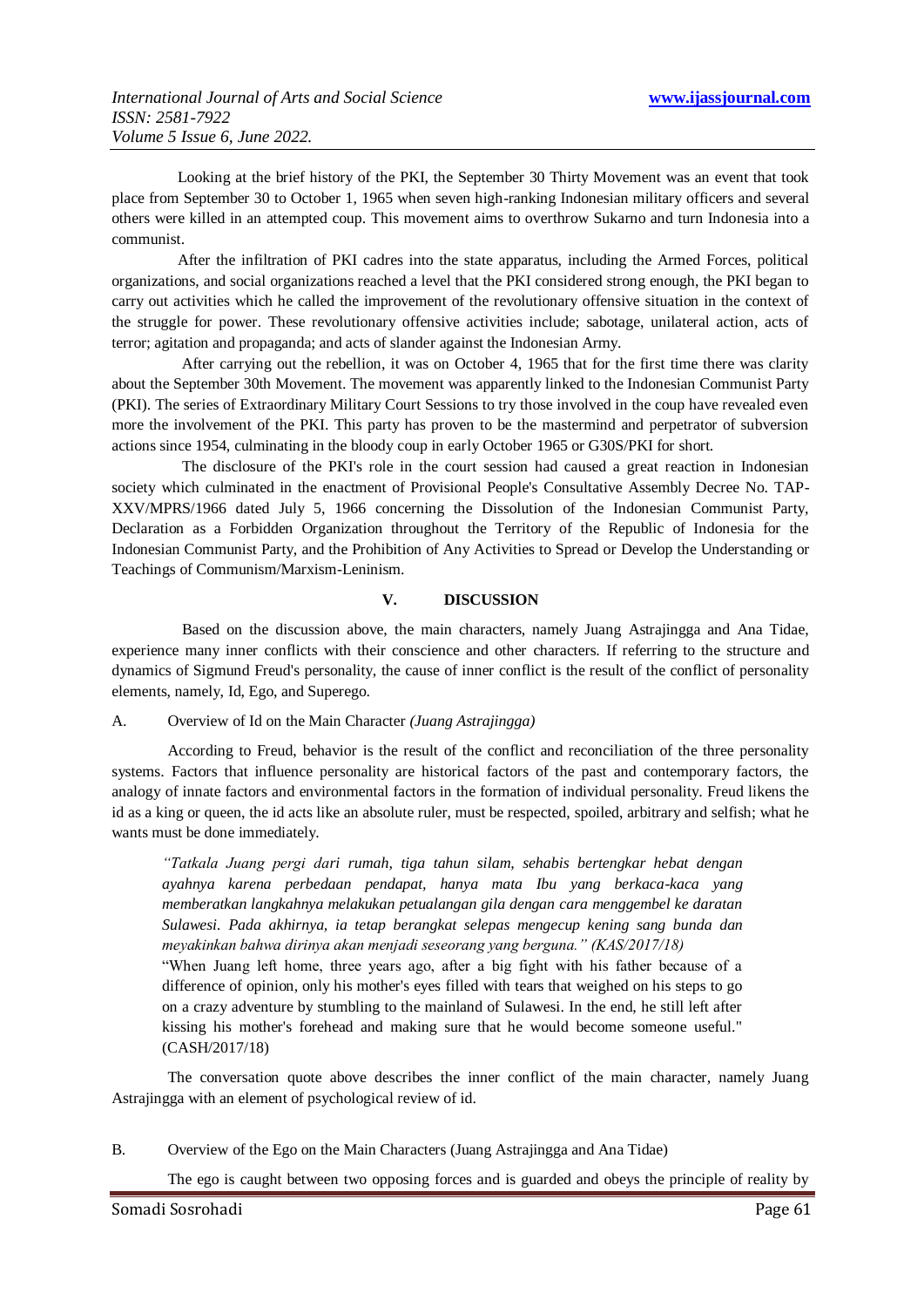trying to fulfill individual pleasures that are limited by reality. The ego is between the conscious and the subconscious. The ego's task gives place to the main mental functions, for example: reasoning, problem solving, and decision making.

*"Dengan gelar sarjana Teknik Informatika yang Juang genggam, ayahnya berharap ia bisa mengikuti jejak sang adik: hidup normal dengan pendapatan tetap. Juang menolak. Baginya, "normal" versi sang ayah sangat membosankan. Ia lelah menunduk. Ia tidak mau lagi diatur." (KAS/2017/17)*

"With the degree in Informatics Engineering that Juang holds, his father hopes he can follow in his younger brother's footsteps: live a normal life with a steady income. Fight refused. For him, his father's version of "normal" is very boring. He was tired of looking down. He doesn't want to be regulated anymore." (CASH/2017/17)

The conversation quote above describes the inner conflict of the main character, namely Juang Astrajingga when he refuses to live his father's version of normal life with an element of ego psychology review.

*"Lama Ana tak menjawab". Ini serius, pikirnya. "Aku bukan orang yang bisa meninggalkan orang lain demi keegoisanku sendiri. Aku enggak sejahat itu." (KAS/2017/35)*

"A long time Ana no answer". This is serious, he thought. "I am not a person who can abandon other people for my own selfishness. I'm not that bad." (CASH/2017/35)

The quote from the conversation above describes the inner conflict of the main character, Ana Tidae, when Juang Astrajingga asked for clarification on a romantic relationship with an element of ego psychology review.

*"Ego Bapak dan Bang Juang sama-sama besar. Mereka sempat bertikai hebat di hari lebaran tahun lalu, di hari di mana sepantasnya ketupat dan gulai menghiasi ruangan bukan adu mulut." (KAS/2017/74)*

"Father and Bang Juang's egos are both big. They had a big fight on Eid last year, on a day when it is appropriate for ketupat and gulai to decorate the room instead of arguing." (CASH/2017/74)

The conversation quote above describes the inner conflict of the main character, namely, Juang Astrajingga when he had a big fight during Eid with an element of ego psychology review.

*"Bulan depan rencananya pemutaran film dokumenter pertama saya, Pak. Tentang Papua. Pandangan Juang tetap pada gelas kopinya.*

*"Sudah mampu mapan dari kerjaanmu? Sudah mampu menabung demi masa depan?"*

*"Sabar Juang sabar, batinnya. Ia tak menjawab. Enggak perlu lah, kamu mengalami apa yang Bapak alami waktu muda. Luntang-lantung enggak jelas sampai akhirnya terlambat menyadari. Terlambat berumah tangga. Terlambat mapan."*

*"Saya enggak luntang-lantung, Pak, balas Juang."*

*"Lantas, menghilang ke Papua itu apa namanya? Cari-cari bahaya itu apa namanya? Hasilnya sepadan?" (KAS/2017/112)*

"Next month, I plan to screen my first documentary, sir. About Papua. Juang's gaze remained on his coffee cup.

"Are you able to settle down from your job? Are you able to save for the future?"

"Patience Fight patience, he thought. He didn't answer. You don't have to, you experience what you experienced when you were young. It wasn't clear until it was too late to realize. Late marriage. It's too late."

"I'm not hanging around, sir, replied Juang."

"Then what is the name of disappearing to Papua? What's the name of that hazard? Is the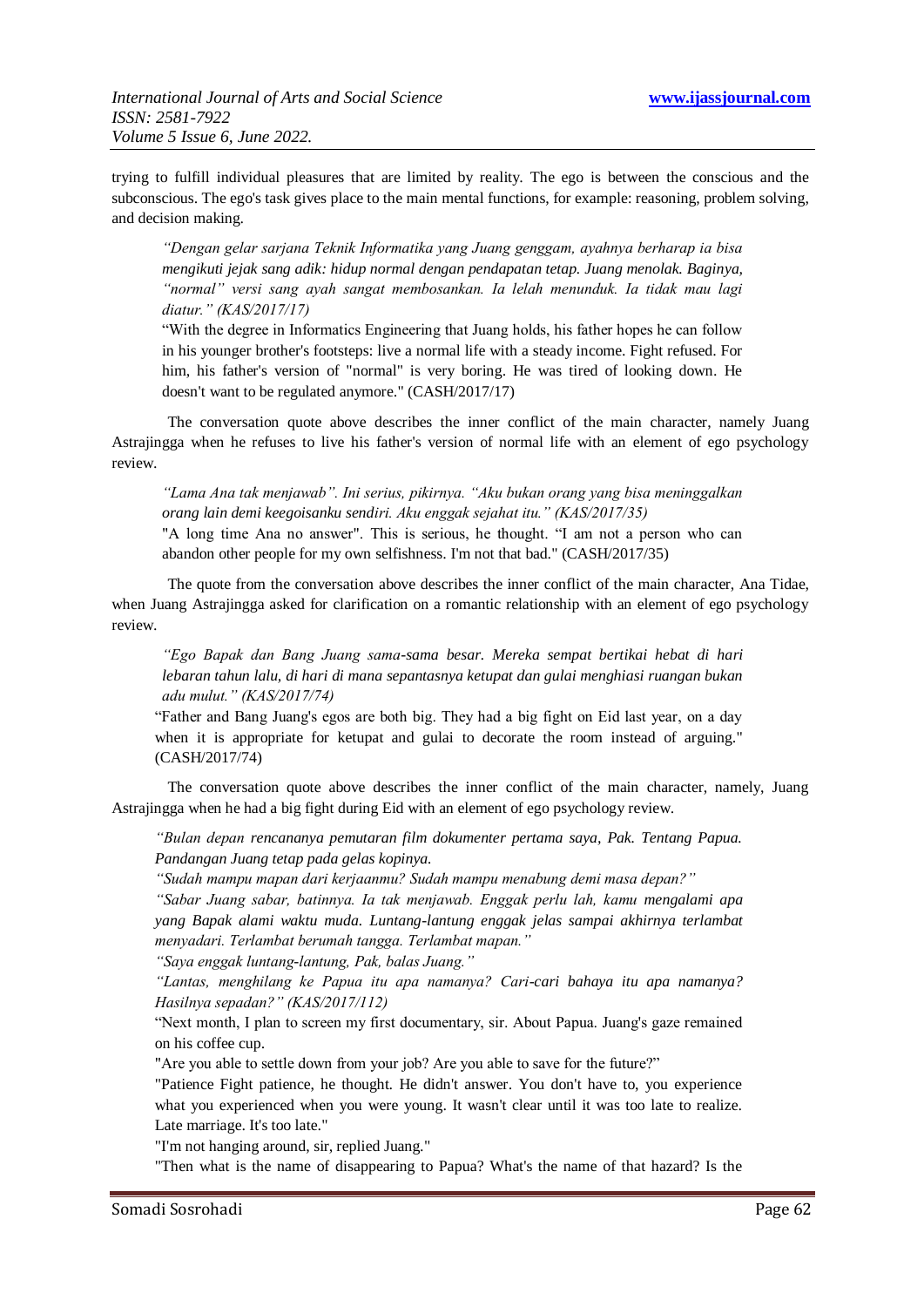result worth it?" (CASH/2017/112)

The excerpt from the conversation above describes the inner conflict of the main character, namely, Juang Astrajinga when his father thought that Juang Astrajingga's departure to Papua was just a ploy with an element of ego psychology review.

*"Bapak enggak ingin kamu menghadapi bahaya kayak Bapak dulu. Bapak ingin anak Bapak hidup tenteram dan bahagia."*

*"Bapak enggak lelah membicarakan ini terus? Saya bahagia, Pak. Saya bahagia mengambil keputusan saya sendiri. Hidup di jalan yang saya tentukan sendiri. Juang mulai defensif."*

*"Enggak perlu bangga kalau belum ada yang bisa dihasilkan, lanjut Bapak."* (KAS/2017/112)

"I don't want you to face danger like you used to. You want your son to live a peaceful and happy life."

"Aren't you tired of talking about this all the time? I'm happy, sir. I'm happy to make my own decisions. Living on a path that I set for myself. Fight getting defensive."

"There is no need to be proud if nothing has been produced, Mr. continued." (CASH/2017/112)

The quote from the conversation above describes the inner conflict of the main character, namely Juang Astrajingga when his father disapproves of the life that Juang has set himself with an element of ego psychology review.

*"Setidaknya saya enggak menunduk-nunduk, diam dihina, dan dicap pengkhianat, ujar Juang dengan nada datar."*

*"Bapak melakukan itu karena enggak ingin kalian terluka! Nadanya meninggi."*

*"Saya sudah dewasa, Pak. Sudah paham mana yang baik dan buruk untuk hidup saya. Juang masih terus bertahan. Bapak mengepalkan tangannya. Sudah cukup dewasa sampai bisa melawan orangtua? Ia berdiri dari duduknya."*

*"Juang ikut berdiri. Saya melawan yang menurut saya salah. Itu kan, yang Bapakajarkan waktu saya kecil? Sesuatu yang bahkan Bapak sendiri enggak mampu lakukan. Bapak terlalu pengecut untuk melawan!" (KAS/2017/113)*

"At least I'm not looking down, humiliated, and labeled a traitor," said Juang in a flat tone. "You did that because you didn't want you to get hurt! His tone rose."

"I'm an adult, sir. Already understand what is good and bad for my life. Fighting still persists. Father clenched his fists. Are you old enough to be able to fight your parents? He rose from his seat."

"Struggle to stand up. I fight what I think is wrong. Is that what you taught me when I was little? Something that even you can't do yourself. You're too cowardly to fight!" (CASH/2017/113)

The quote from the conversation above describes the inner conflict of the main character, namely Juang Astrajingga when his father disapproves of the life that Juang has set himself with an element of ego psychology review.

*"Sebuah sepeda motor berhenti tepat di hadapan mereka. Suara bising mesin tuanya membuat Ana dan Deri menoleh. Sang pengendara menaikkan kaca helm untuk memastikan ia tak salah lihat. Deri secepat kilat melepaskan dekapannya."*

*"Aku bisa jelaskan. Ana berlari ke arah sepeda motor tua. Juang menggelengkan kepala lalu menarik gas sekuat ia sanggup." (KAS/2017/136)*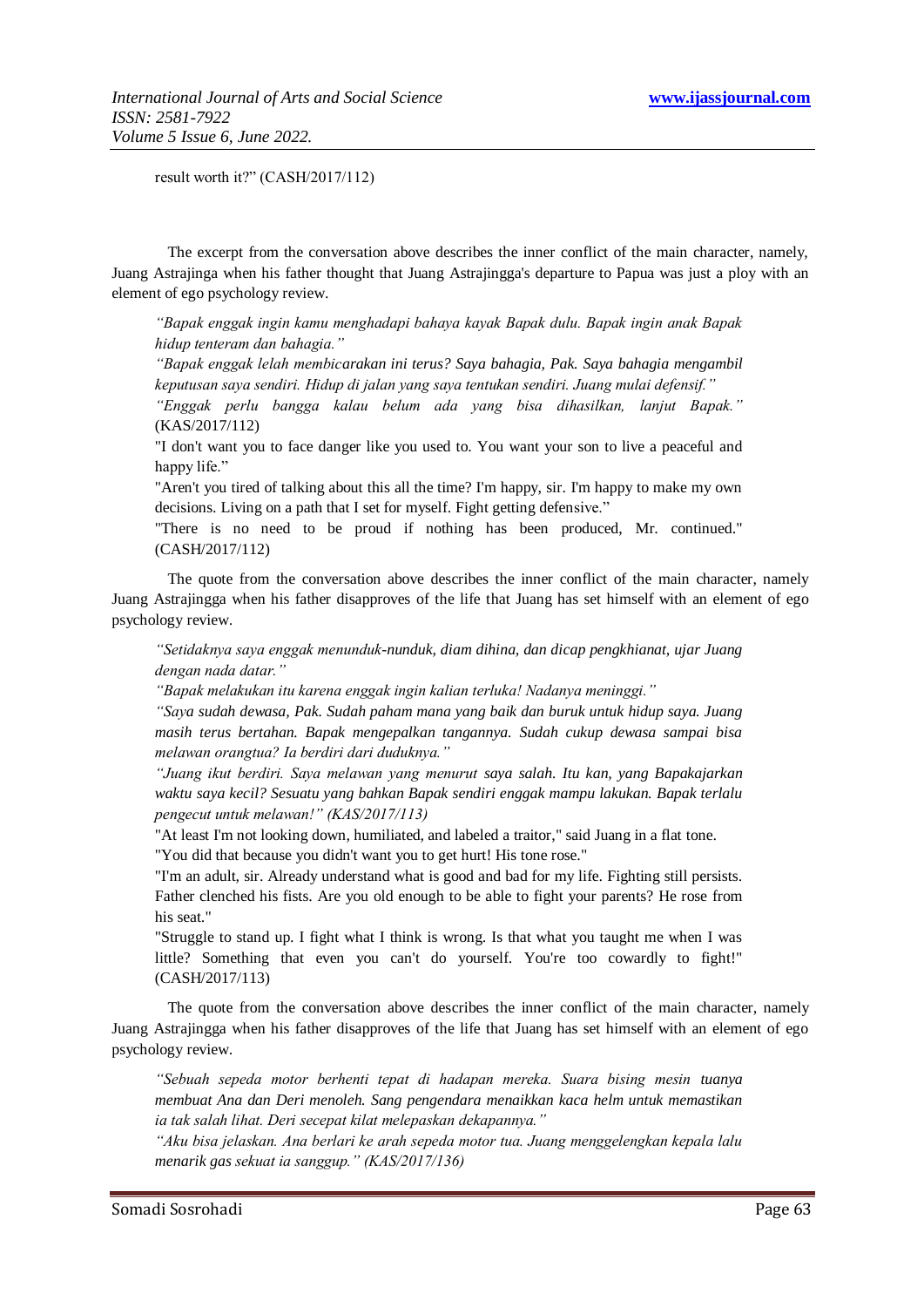"A motorcycle stopped right in front of them. The noise of the old engine made Ana and Deri turn their heads. The rider raised his helmet to make sure he wasn't seeing the wrong thing. Deri quickly released his embrace."

"I can explain. Ana runs towards the old motorbike. Juang shook his head and pulled the gas as hard as he could." (CASH/2017/136)

The conversation quote above describes the inner conflict of the main character, namely Ana Tidae when Juang Astrajingga was jealous when he saw Ana Tidae being hugged by Deri, the former Ana Tidae with an element of ego psychology review.

*"Ana menoleh ke arah ayahnya. Aku enggak suka hidup dan matiku ada di tangan dokter, seolah-olah mereka adalah dewa. Lagi pula Papa dengar, kan? Kesempatan cuma tiga puluh persen. Bagaimana kalau gagal? Seenggaknya kita coba dulu." (KAS/2017/149)*

Ana turned to her father. I don't like that my life and death are in the hands of doctors, as if they were gods. After all, Papa heard, right? Only thirty percent chance. What if it fails? At least we'll give it a try." (CASH/2017/149)

The conversation quote above describes the inner conflict of the main character, Ana Tidae, when Ana Tidae does not believe in the treatment carried out by doctors for healing her illness with an element of ego psychology review.

*"Di perjalanan, Juang memaki diri sendiri yang begitu mengikuti ego. Rasa cemburu pupus begitu saja ditelan rasa takut. Semestinya ia dapat lebih mengerti, semestinya ia lebih dapat mengetahui. Perasaan tak menentu berkecamuk dalam dirinya. Pesawat membawanya ke Bandung setelah beberapa kali transit, ke tempat di mana sesosok malaikat sedang terluka." (KAS/2017/152)*

"On the way, Juang cursed himself for following his ego. Jealousy disappeared just like that was swallowed up by fear. He should have understood better, he should have known better. A feeling of uncertainty welled up within him. The plane took him to Bandung after several transits, to a place where an angel was injured." (CASH/2017/152)

The conversation quote above describes the inner conflict of the main character, namely Juang Astrajingga when he was annoyed with himself for following his ego, even though at that time Ana Tidae was suffering from a malignant tumor in his brain with an element of ego psychology review.

C. Superego Overview of the Main Characters (Juang Astrajingga and Ana Tidae)

*"Saya lelah," tulisnya dalam sebuah pesan singkat pada suatu malam. "Lelah kenapa?" tanya Ana. "Saya menyayangimu, kamu tahu itu."*

*"Jadi, lelah menyayangiku?" gadis itu menggodanya.*

*"Saya cuma lelah menyayangimu sembunyi-sembunyi." (KAS/2017/35)*

"I'm tired," he wrote in a text one evening. "Why are you tired?" asked Ana. "I love you, you know that."

"So, tired of loving me?" the girl teased him.

"I'm just tired of loving you secretly." (CASH/2017/35)

The conversation excerpt above describes the inner conflict of the main character, namely Juang Astrajingga and Ana Tidae when asking for clarity on their love relationship with the psychological aspect of the superego.

*"Binar di mata sang kekasih membuat Ana kelu untuk berkata "jangan pergi". Lelaki itu adalah bentuk dari mesin pengejar mimpi, yang tidak akan pernah bisa dilarang, apalagi dikekang. Jika posisinya ditukar, ia yakin lelaki itu akan mengizinkannya pergi, demi citacita. Ia tak boleh egois." (KAS/2017/57)*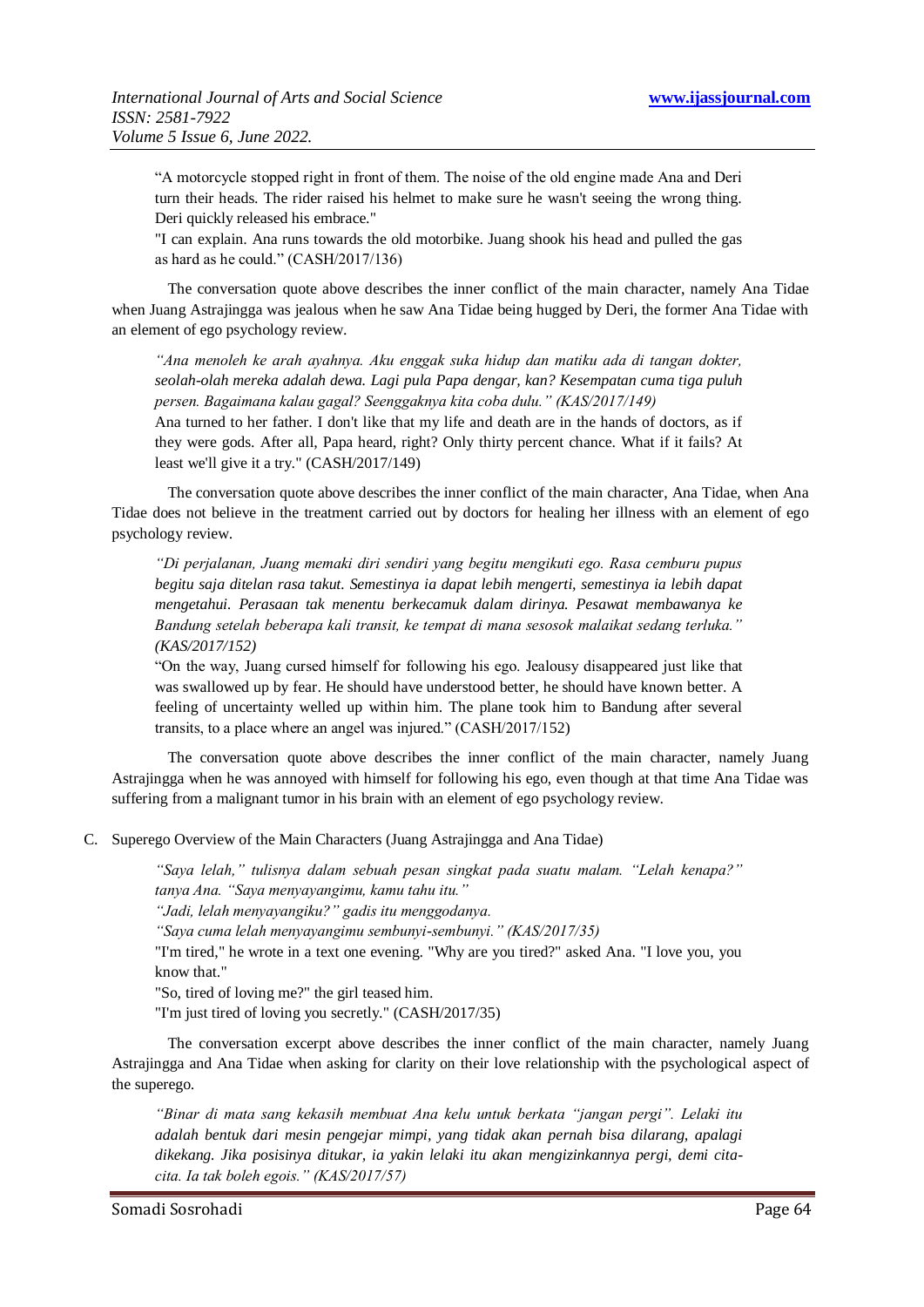"The twinkle in her lover's eyes made Ana speechless to say "don't go". The man is the form of a dream-chasing machine, one that can never be banned, let alone restrained. If her position was swapped, she was sure the man would let her go, for the sake of the ideal. It can't be selfish." (CASH/2017/57)

The conversation quote above describes the inner conflict of the main character, namely, Ana Tidae with her heart when she found out that Juang Astrajingga was going to serve as a journalist to Papua with an element of superego psychology review.

*"Aku enggak tega lihat Papa mesti mengeluarkan uang begitu besar buat aku. Uang dari mana, coba? Ana akhirnya menyuarakan suara hatinya. Enggak ada artinya dibandingkan kesehatan kamu. Enggak perlu khawatir soal uang. Pasti ada jalannya, David terus bertahan." (KAS/2017/149)*

"I can't bear to see Papa have to spend so much money for me. Where does the money come from, please? Ana finally voiced her heart. Nothing compared to your health. No need to worry about money. There has to be a way, David kept going." (CASH/2017/149)

The conversation quote above describes the inner conflict of the main character, namely Ana Tidae when Ana Tidae can't bear to see her father to spend so much money for healing his illness with the element of superego psychology review.

*"Jangan pergi ...." berat buat Ana mengucapkan itu. Ia sadar suaminya adalah seorang petualang yang sukar dikekang."*

*"Aku harus. Bang Dude sedang membutuhkanku; negeri ini sedang membutuhkanku." Juang terus memasukkan baju tanpa menoleh." (KAS/2017/200)*

"Don't go...." it was hard for Ana to say that. She realized her husband was an adventurer who was hard to contain."

"I must. Bang Dude is in need of me; this country is in need of me." Juang kept putting clothes on without looking back." (CASH/2017/200)

The conversation quote above describes the inner conflict of the main character, namely Juang Astarjingga when Ana Tidae did not allow Juang Astrajingga to volunteer at Sinabung with an element of superego psychology review.

*"Maafkan aku yang terlalu memerhatikan negeri ini untuk dapat lepas tangan, yang terlalu menyayangi sesama untuk menjadi enggak peduli. Rasa cintaku pada negeri ini begitu besar, sebesar rasa cintaku padamu." (KAS/2017/201)*

"Forgive me for caring too much about this country to get out of hand, for loving others too much to be indifferent. My love for this country is so great, as big as my love for you." (CASH/2017/201)

The conversation quote above describes the inner conflict of the main character, namely Juang Astrajingga when Juang Astrajingga prefers to volunteer at Sinabung with an element of superego psychology review.

#### **VI. CONCLUSION**

Conspiracy of the Universe is the third album by Fiersa Besari. Released in 2015, the 14 songs on the album Conspiracy of the Universe were accompanied by a script consisting of 14 chapters. In 2017, due to many requests for Conspiracy of the Universe to be re-released as a book with an album, this project was named the Album project (book album).

Conspiracy of the Universe tells the story of a journalist named Juang Astrajingga. He comes from a family of former political prisoners and has a tough character. Until a universe conspiracy brought him together with a girl named Ana Tidae. Their story begins with all the differences.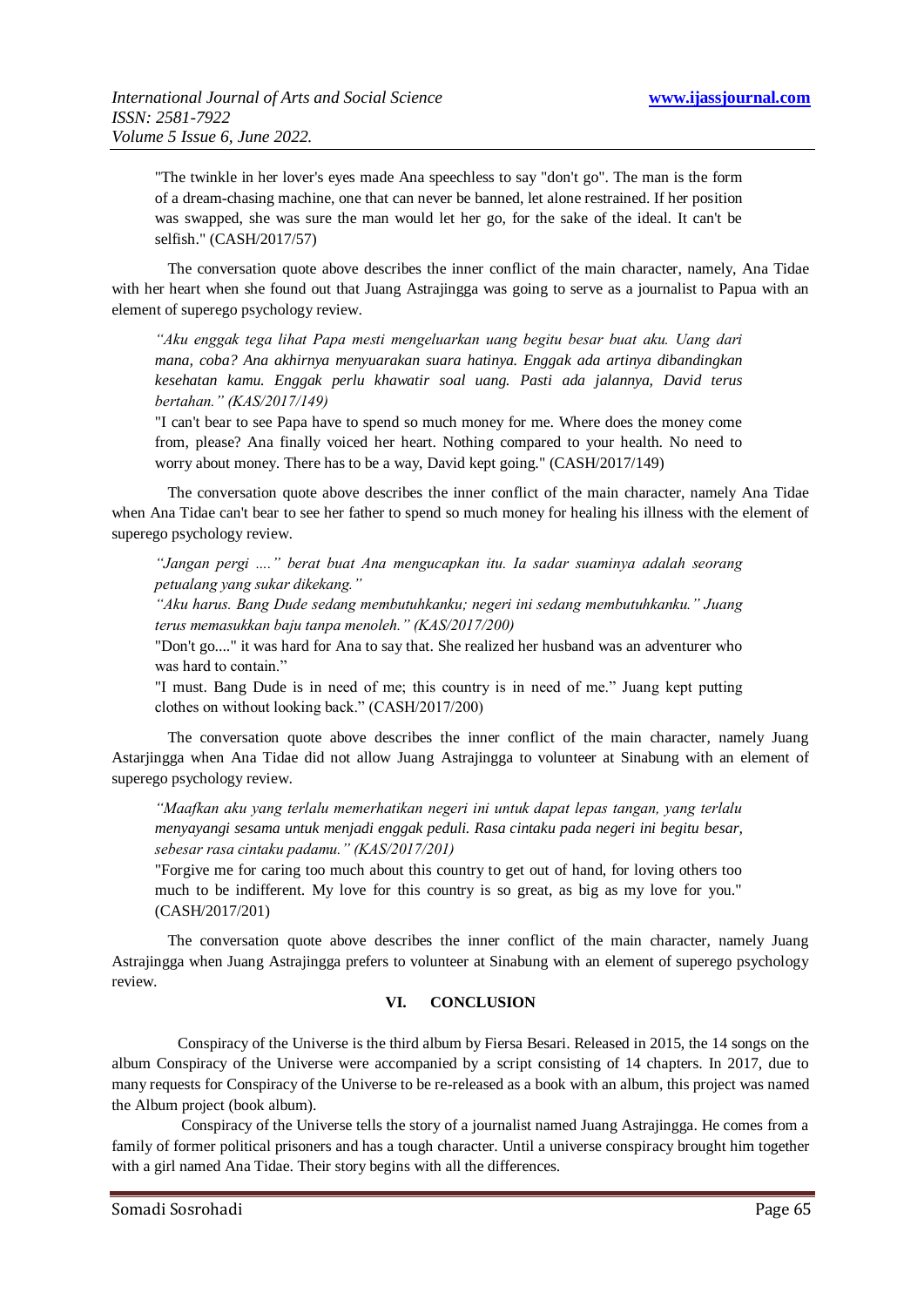Based on the explanation in Chapter III, namely analysis and discussion, several conclusions were obtained. First, there is an inner conflict in the main characters, namely Juang Astrajingga and Ana Tidae with psychological elements of the id, ego, and superego.

Second, there are six things that cause inner conflict in the main character, namely Juang Astrajingga's romance drama with Ana Tidae, the debate when Juang Astrajingga was going to volunteer at Sinabung, Juang Astrajingga's dispute with his father, then when Ana Tidae couldn't bear to see his father spend money. For his treatment, Juang Astrajingga's family was abandoned for unknown reasons, and his family was considered a traitor to the nation in the New Order regime.

#### **REFERENCES**

- [1.] Armiati, Y. (2018). *Ekranisasi Novel Assalamualaikum Beijing Ke Dalam Film Assalamualaikum Beijing.*Master bahasa, 6(3), 301-310.
- [2.] Al-Ma'ruf, A. I., & Nugrahani, F. (2017).*Pengkajian sastra. Surakarta*: Cv. Djiwa Amarta.
- [3.] Carroll, D. (2007). Albert Camus the Algerian. In *Albert Camus the Algerian*.Columbia University Press.
- [4.] Martazanov, A. M., Martazanova, K. M., & Sarbasheva, A. M. (2021*). Folklore and literary continuum in the north caucasian novel of the late xx-th century in the aspect of ethnopedagogy*. Revista Eduweb, 15(2), 261-277.
- [5.] Nababan, V. D., Diman, P., & Cuesdeyeni, P. (2021).*Gaya Bahasa Perbandingan dalam Novel Garis Waktu Karya Fiersa Besari.* ENGGANG: Jurnal Pendidikan, Bahasa, Sastra, Seni, dan Budaya, 2(1), 67-78.
- [6.] Nahdhiyah, N., Rahman, F., & Herawaty, H. (2022, February).The Role of Learning Literary Work in Enhancing the Awareness of Loving Nature.*In 67th TEFLINInternational Virtual Conference & the 9th ICOELT 2021 (TEFLIN ICOELT 2021)* (pp. 296-301). Atlantis Press.
- [7.] Nisa, A. K. A. (2019, November). *Nilai Budaya Papua dalam Novel Tapak Jejak Karya Fiersa Besari*.In Prosiding Seminar Nasional Bahasa dan Sastra Indonesia (SENASBASA) (Vol. 3, No. 2).
- [8.] Nurgiyantoro, B. (2010). *Penilaian Pembelajaran Bahasa.* Yogyakarta: BPFE.
- [9.] Nurgiyantoro B. (2002). *Teori Pengkajian Fiksi.* Yogyakarta, Gadjah Mada University Press.
- [10.] Nugrahani, F. (2008). Pembelajaran sastra yang apresiatif di SMA Surakarta dalam perspektif kurikulum berbasis kompetensi: Studi evaluasi.
- [11.] Purborini, A. (2013). *Konflik Batin Tokoh Dini dalam Novel sebuah Lorong di Kotaku Karya Nh*. Dini sebuah Tinjauan Psikologi Sastra. Suluk Indo, 2(2), 244-253.
- [12.] Rahman, F. (2017). Cyber literature: A reader–writer interactivity. *International Journal of Social Sciences & Educational Studies, 3(4), 156*.
- [13.] Rahman, F. F., & Rahman, F. (2019).*Translation or Intertextuality: A Literature Comparative Analysis of "The Young Dead Soldiers Do Not Speak" by Archibald MacLeish and "Krawang Bekasi" by Chairil Anwar*. Elsya: Journal of English Language Studies, 1(3), 110-117.
- [14.] Ramdhani, A., Ramdhani, M. A., & Amin, A. S. (2014).Writing a Literature Review Research Paper: A step-by-step approach. *International Journal of Basic and Applied Science*, *3*(1), 47-56.
- [15.] Sumampouw, (2021).*The Absurdity of Human Life in Sampar Novel by Albert Camus*. International Journal of Multicultural and Multireligious Understanding, 8(6), 486-493.
- [16.] Sukmawaty, Rahman, F.F., ,&Andini, C. (2022). Covid-19 Pandemic and Axiology of Communication:A Study of Linguistic Phenomena. *International Journal of Innovative Science and Research Technology, 7* (4), 1079-1087.
- [17.] Sukmawaty, Rahman, F.F., & Andini, C. (2022). The Shift of Honorifics due to The Promotion as A Government Official: Comparative Study. *ELS Journal on Interdisciplinary Studies in Humanities, 5*(1), 166-176.
- [18.] Teeuw, A. (2003:151-285).*Sastra dan Ilmu Sastra*. Jakarta: Pustaka Jaya.